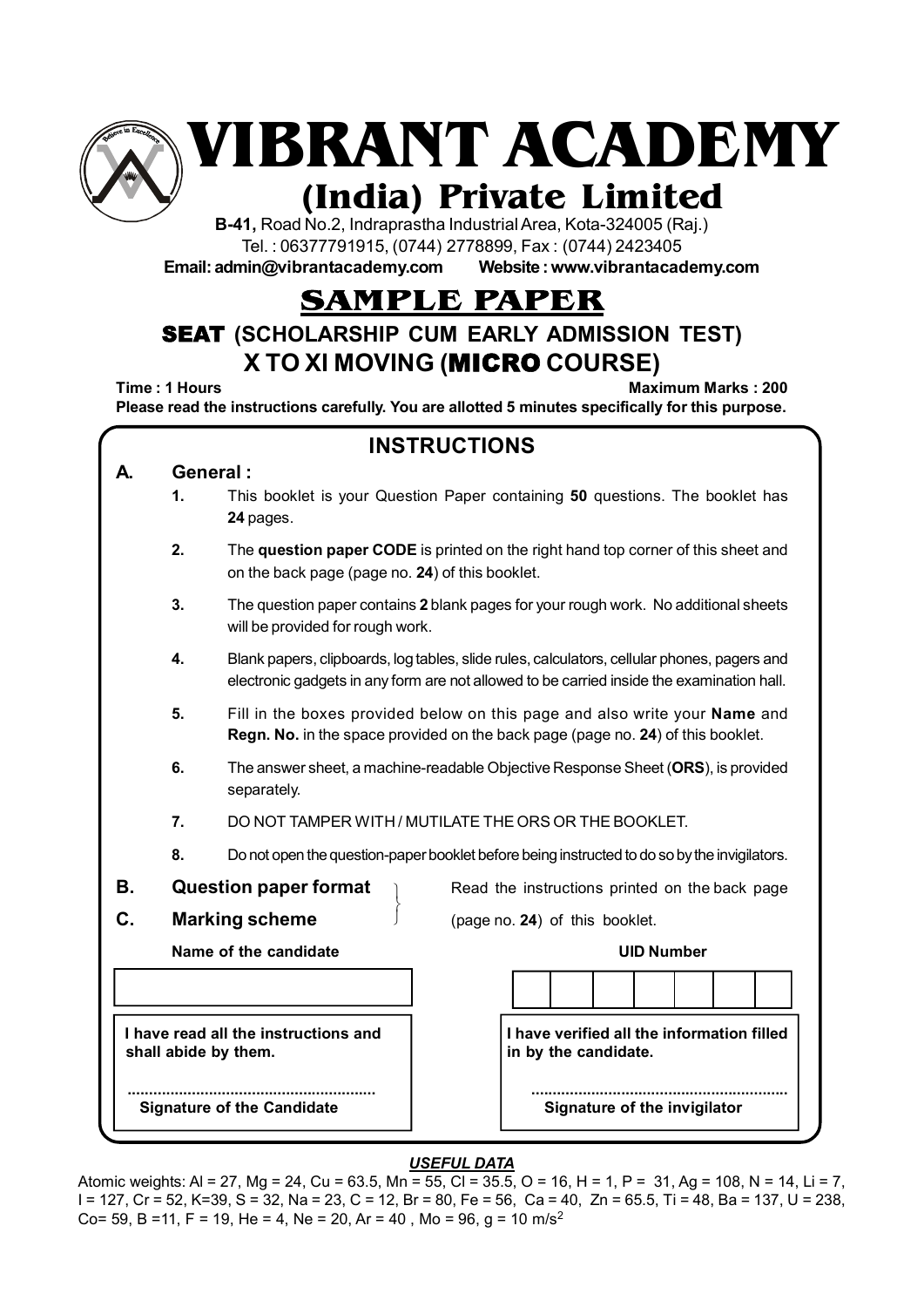## **PART I : PHYSICS Single Correct Choice Type**

|    | This section contains 10 multiple choice questions. Each question has 4 choices (A), (B), (C) and (D) for its<br>answer, out of which ONLY ONE is correct.                                                                                                                                                                  |                                                                                                   |                                                                                      |                                                                                                                                              |  |  |  |  |  |
|----|-----------------------------------------------------------------------------------------------------------------------------------------------------------------------------------------------------------------------------------------------------------------------------------------------------------------------------|---------------------------------------------------------------------------------------------------|--------------------------------------------------------------------------------------|----------------------------------------------------------------------------------------------------------------------------------------------|--|--|--|--|--|
| 1. | If an object is moving along a straight line then<br>(A) Magnitude of the displacement will be equal the distance<br>(B) Magnitude of the displacement may be equal the distance<br>(C) Magnitude of the displacement will be greater than the distance<br>(D) Magnitude of the displacement will be less than the distance |                                                                                                   |                                                                                      |                                                                                                                                              |  |  |  |  |  |
| 2. | It a body is moving along a curved path of radius 'r' and angular velocity 'o' then linear velocity of body is<br>given by                                                                                                                                                                                                  |                                                                                                   |                                                                                      |                                                                                                                                              |  |  |  |  |  |
|    | $(A)$ $\omega^2$ r                                                                                                                                                                                                                                                                                                          | (B) $\frac{\omega^2}{r}$                                                                          | $(C)$ or                                                                             | (D) $\omega^2$ r                                                                                                                             |  |  |  |  |  |
| 3. |                                                                                                                                                                                                                                                                                                                             | then which of the following relation is true                                                      |                                                                                      | A monochromatic light ray travelling in water has a frequency $v_1$ while travelling in petrol has a frequency $v_2$                         |  |  |  |  |  |
|    | (A) $v_1 = v_2$                                                                                                                                                                                                                                                                                                             | (B) $v_1 > v_2$                                                                                   | (C) $v_1 < v_2$                                                                      | (D) Data is insufficient                                                                                                                     |  |  |  |  |  |
| 4. | Two thin lenses of power 2D and 8D respectiely are placed in contact. The effective focal length of the<br>combination (in cm) is                                                                                                                                                                                           |                                                                                                   |                                                                                      |                                                                                                                                              |  |  |  |  |  |
|    | $(A)$ 10                                                                                                                                                                                                                                                                                                                    | (B) 0.1                                                                                           | $(C)$ 1000                                                                           | $(D)$ 1                                                                                                                                      |  |  |  |  |  |
| 5. | (A) Along a circular path<br>(C) Along a curved path                                                                                                                                                                                                                                                                        |                                                                                                   | (D) 3D motion                                                                        | If only one of the three co-ordinates specifying the position of object changes w.r.t time, then motion will be<br>(B) Along a straight line |  |  |  |  |  |
| 6. |                                                                                                                                                                                                                                                                                                                             |                                                                                                   | If the momentum of the body is increased by 100% the kinetic energy will incrases by |                                                                                                                                              |  |  |  |  |  |
|    | (A) 100%                                                                                                                                                                                                                                                                                                                    | $(B)$ 200%                                                                                        | $(C)$ 300%                                                                           | $(D)$ 400%                                                                                                                                   |  |  |  |  |  |
| 7. | (A) Horse power                                                                                                                                                                                                                                                                                                             | Which of the following is not the unit of power<br>$(B)$ N-m/s                                    | (C) Watt                                                                             | $(D)$ Kg-m/s <sup>2</sup>                                                                                                                    |  |  |  |  |  |
|    |                                                                                                                                                                                                                                                                                                                             |                                                                                                   |                                                                                      |                                                                                                                                              |  |  |  |  |  |
| 8. |                                                                                                                                                                                                                                                                                                                             | A car moving with 20 m/s in brought to rest in 10 seconds. The retardation provided to the car is |                                                                                      |                                                                                                                                              |  |  |  |  |  |
|    | $(A)$ 4 m/s <sup>2</sup>                                                                                                                                                                                                                                                                                                    | $(B)$ 2 m/s <sup>2</sup>                                                                          | (C) 1 m/s <sup>2</sup>                                                               | (D) $3 \text{ m/s}^2$                                                                                                                        |  |  |  |  |  |
| 9. | What is the effective resistance between A and B?                                                                                                                                                                                                                                                                           |                                                                                                   |                                                                                      |                                                                                                                                              |  |  |  |  |  |



**Vibrant Academy (I) Pvt. Ltd.** "**B-41**" Road No.2, IPIA, Kota (Raj.) Ph. 06377791915 **(www.vibrantacademy.com) [2]**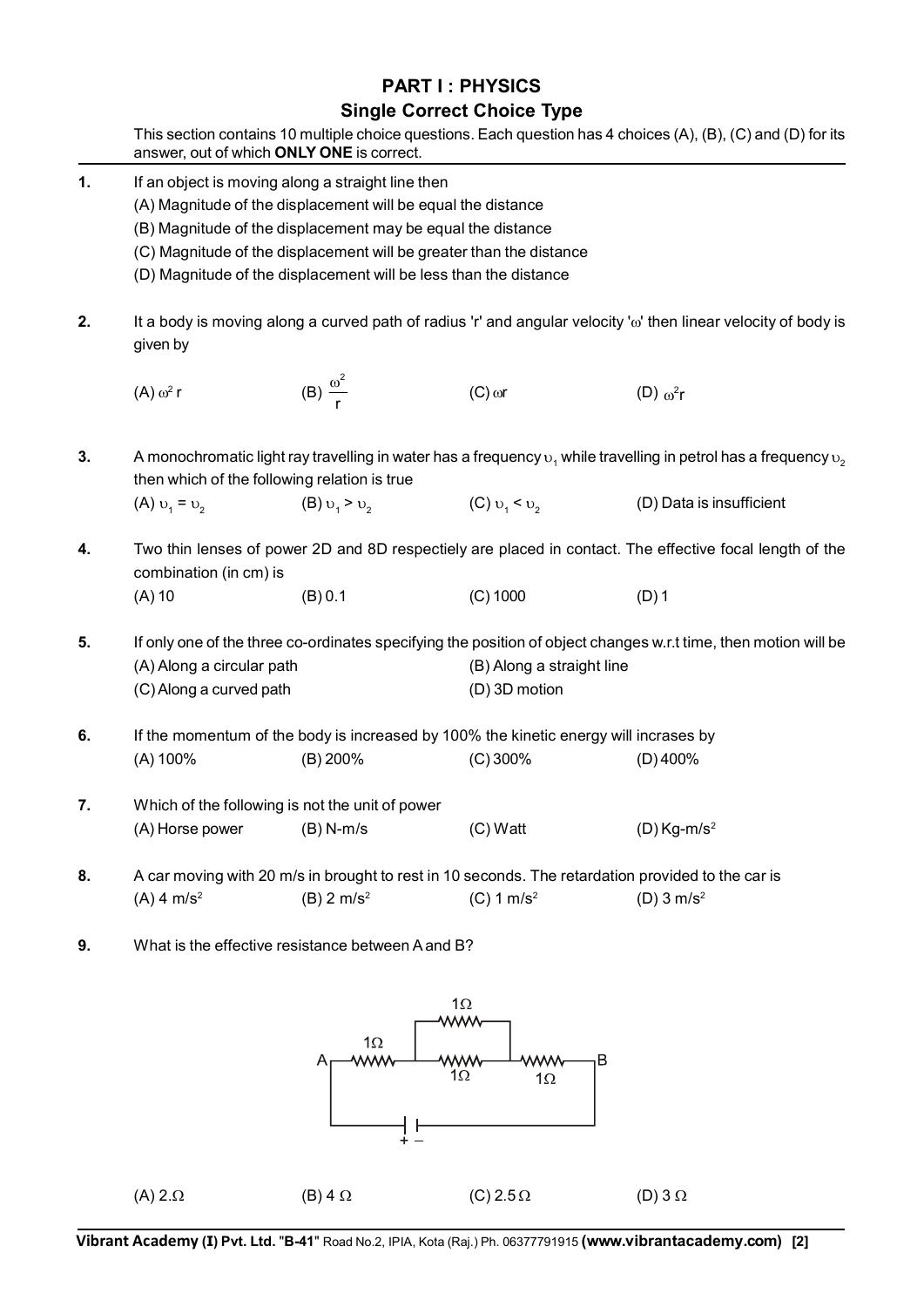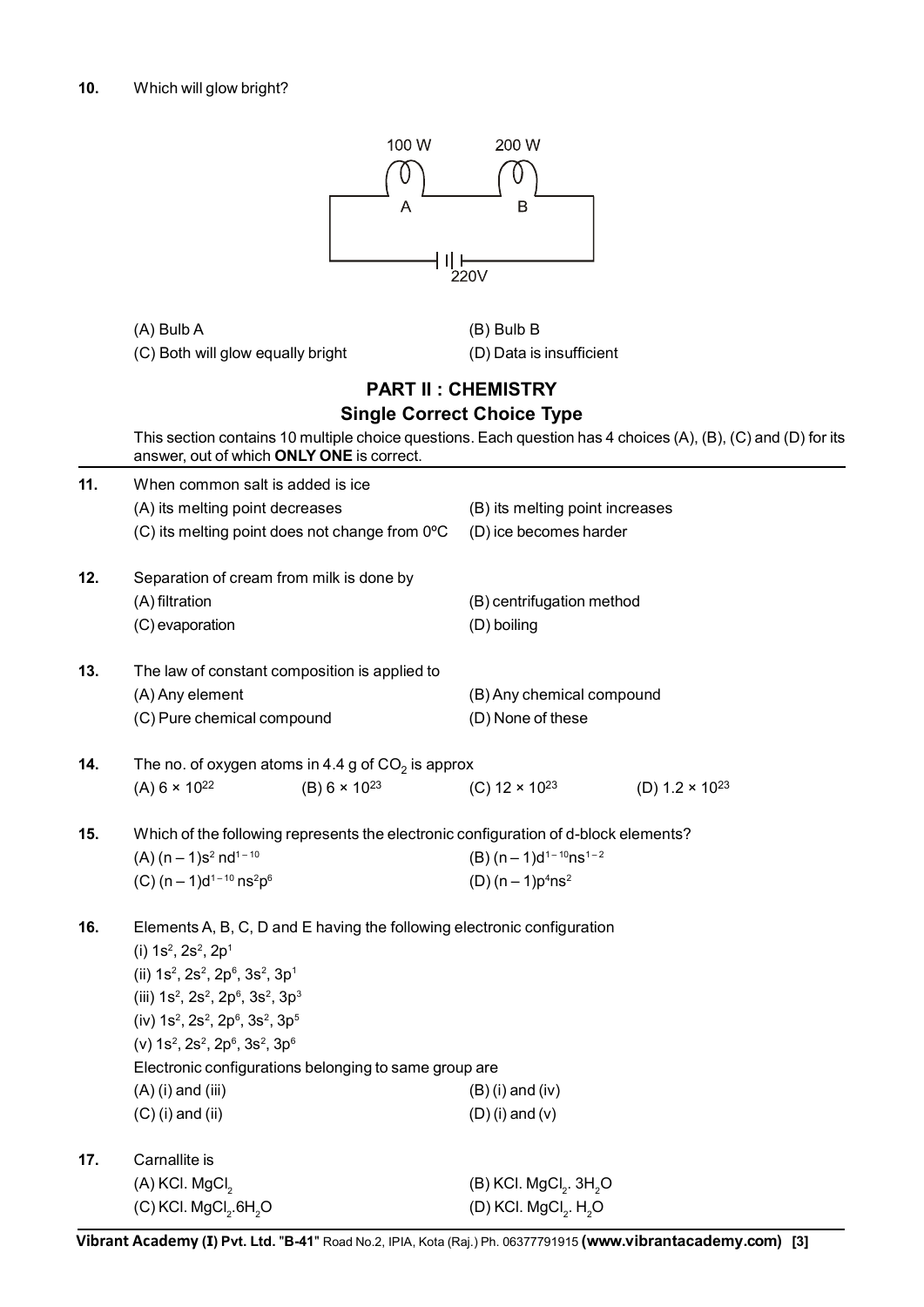**18.** Chemically rust is

(A) hydrated ferrous oxide (B) hydrated ferric oxide (C) only ferric oxide (D) None of these

**19.** According to Lewis concept, a base is a substance which (A) donates an electron pair (B) accepts an electron pair  $(C)$  produces hydronium ions (D) combines with OH<sup>-</sup> ions

| 20. | A solution has $pH = 9$ . On dilution the $pH$ value |                   |
|-----|------------------------------------------------------|-------------------|
|     | (A) decreases                                        | (B) increases     |
|     | (C) remain same                                      | (D) none of these |

#### **PART III : MATHEMATICS Single Correct Choice Type**

This section contains 20 multiple choice questions. Each question has 4 choices (A), (B), (C) and (D) for its answer, out of which **ONLY ONE** is correct.

**21.** The sum of the third and seventh terms of an A.P. is 6 and their product is 8, then common difference is :

(A)  $\pm$  1 (B)  $\pm$  2 (C)  $\pm \frac{1}{2}$  (D)  $\pm \frac{1}{4}$ 

22. If 
$$
\frac{b+c-a}{a}
$$
,  $\frac{c+a-b}{b}$  and  $\frac{a+b-c}{c}$  are in A.P. and  $a+b+c \ne 0$ , then :

(A)  $b = \frac{ac}{a+c}$  (B)  $b = \frac{2ac}{a+c}$  (C)  $b = \frac{a+c}{2}$  (D)  $b = \sqrt{ac}$ 

**23.** If sum of n terms of a sequence is given by  $S_n = 2n^2 + 3n$ , find its 50<sup>th</sup> term. (A) 250 (B) 225 (C) 201 (D) 205

- **24.** The sides of a triangle are in the ratio 4 : 6 : 11. Which of the following words best described the triangle? (A) obtuse (B) isosceles (C) acute (D) impossible
- **25.** In the diagram ∆ABC is right angled at C. Also M, N and P are the mid points of sides BC, AC and AB, respectively. If the area of  $\triangle APN$  is 2 sq. cm, then the area of  $\triangle ABC$ , in sq. cm is :



**26.** In the circle shown AB = 24, and the perpendicular chord CD bisects AB. If DM is 4 times as long as CM then the length of BD, is



**Vibrant Academy (I) Pvt. Ltd.** "**B-41**" Road No.2, IPIA, Kota (Raj.) Ph. 06377791915 **(www.vibrantacademy.com) [4]**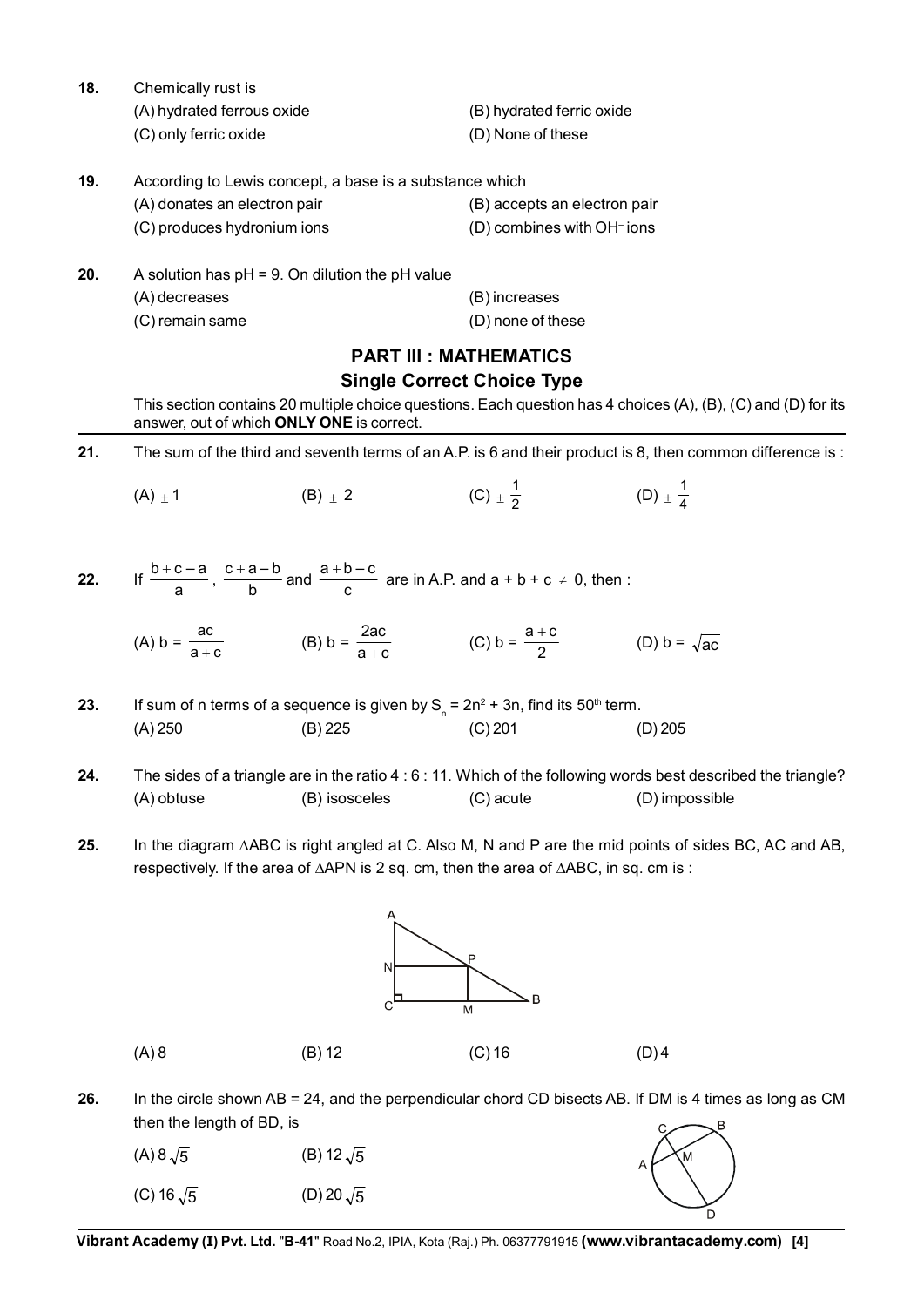- **27.** Let P be a point on the circumference of a circle. Perpendiculars PA and PB are drawn to points A and B on two mutually perpendicular diameters. If AB = 36 cm, the diameter of the circle is : (A) 16 cm (B) 24 cm (C) 36 cm (D) 72 cm
- **28.** In the circle with centre 'O' as shown, chord AB and CD intersect at P and are perpendicular to each other. If  $AP = 4$ ,  $PB = 6$  and  $PC = 2$ , then the area of the circle is
	- $(A)$  45 $\pi$
	- (B)  $49\pi$
	- $(C)$  50 $\pi$
	- $(D)$  41 $\pi$ 4

 $\bullet$ Ŕ

- **29.** Which is a true statement.
	- (A) If n is odd positive integer then 8 divides  $n^2 1$
	- (B) If n and m are odd positive integer, then  $n^2 + m^2$  is not a prefect square
	- (C) For every positive integer n,  $\frac{1}{5}$ n5  $+\frac{1}{3}$  $n^3$  $+\frac{7n}{15}$  is an integer
	- (D) all of these
- **30.** The product of the solutions to the quadratic equation  $ax^2 + bx + c = 0$  is 6. The product of the solutions of  $bx^2 + cx + a = 0$  is 8. The product of the solutions of  $cx^2 + ax + b = 0$ , is :
	- (A)  $\frac{4}{3}$ (B)  $\frac{1}{48}$  (C)  $\frac{3}{4}$  $(D)$  48
- **31.** If tan $\theta$  + 4 cot $\theta$  = 4, the value of tan<sup>3</sup> $\theta$  + cot<sup>3</sup> $\theta$  is :
	- (A)  $8\frac{1}{8}$  (B) 16 (C) 7  $\frac{9}{8}$  $\frac{9}{8}$  (D) 27 $\frac{1}{27}$
- **32.** The angle of elevation of the top of a building from the foot of tower is 30° and the angle of elevation of the top of the tower from the foot of the building is 60°. It the tower is 30 m high, then the height of the building is (A) 30 m (B) 20 m (C) 15 m (D) 10 m
- **33.** Divide 600 biscuits among 5 boys so that their shares are in Arithmetic progression and the two smallest shares together make one-seventh of what the other three boys get. What is the sum of the shares of the two boys who are getting lesser number of biscuits, than the remaining three ? (A) 75 (B) 85 (C) 185 (D) 90
- **34.** A square board side 10 centimeters, standing vertically, is tilted to the left so that the bottom-right corner is raised 6 centimeters from the ground. By what distance is the top-left corner lowered from its original position?

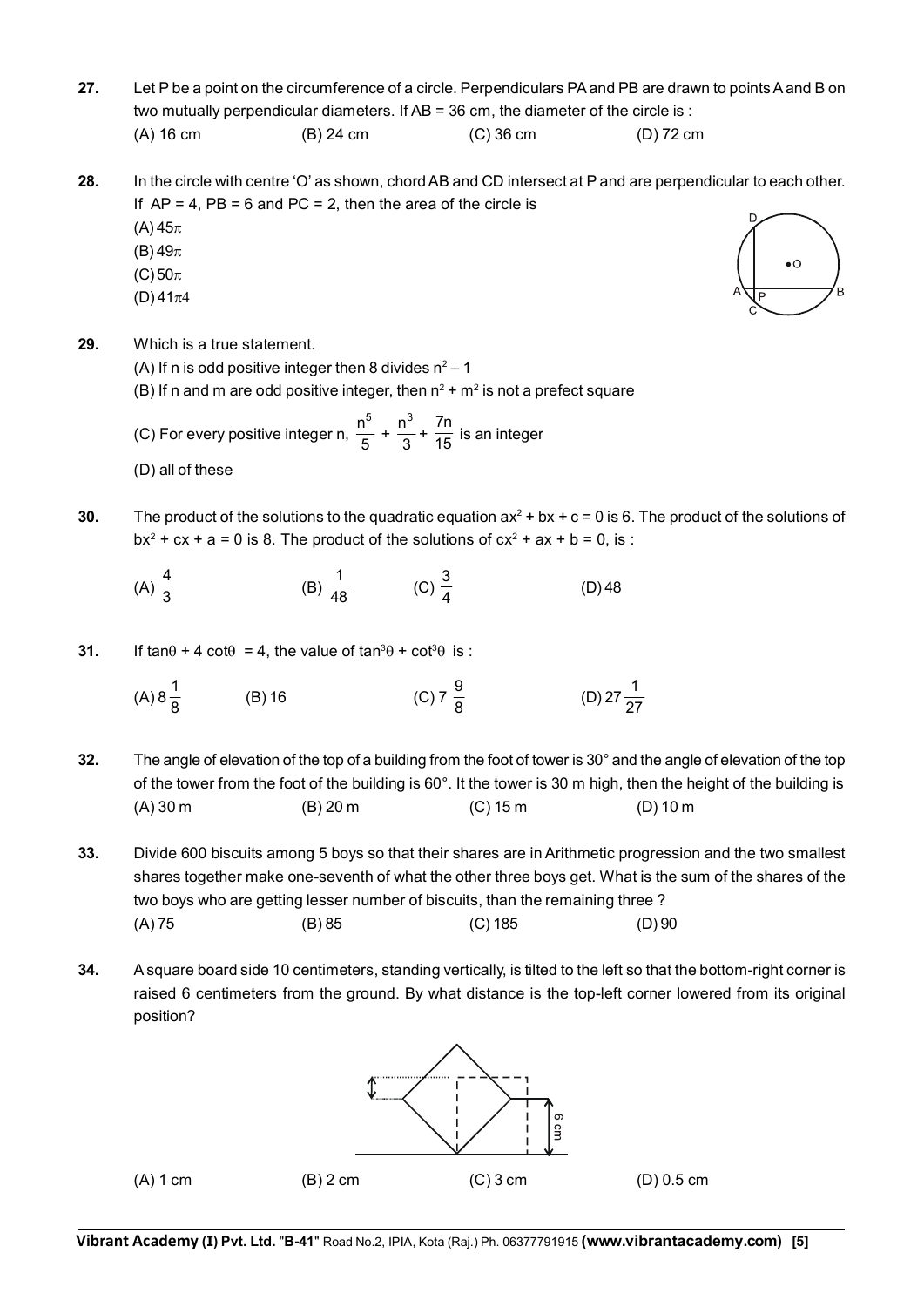**35.** In the figure C is a right angle,  $DE \perp AB$ ,  $AE = 6$ ,  $EB = 7$  and  $BC = 5$ . The area of the quadrilateral EBCD is



**36.** In this figure, AOB is a quarter circle of radius 10 and PQRO is a rectangle of perimeter 26. The perimeter of the shaded region is :



- (A)  $13 + 5\pi$  (B)  $17 + 5\pi$  (C)  $7 + 10\pi$  (D)  $7 + 5\pi$
- **37.** In the figure shown, the bigger circle has radius 1 unit. Therefore, the radius of smaller circle must be

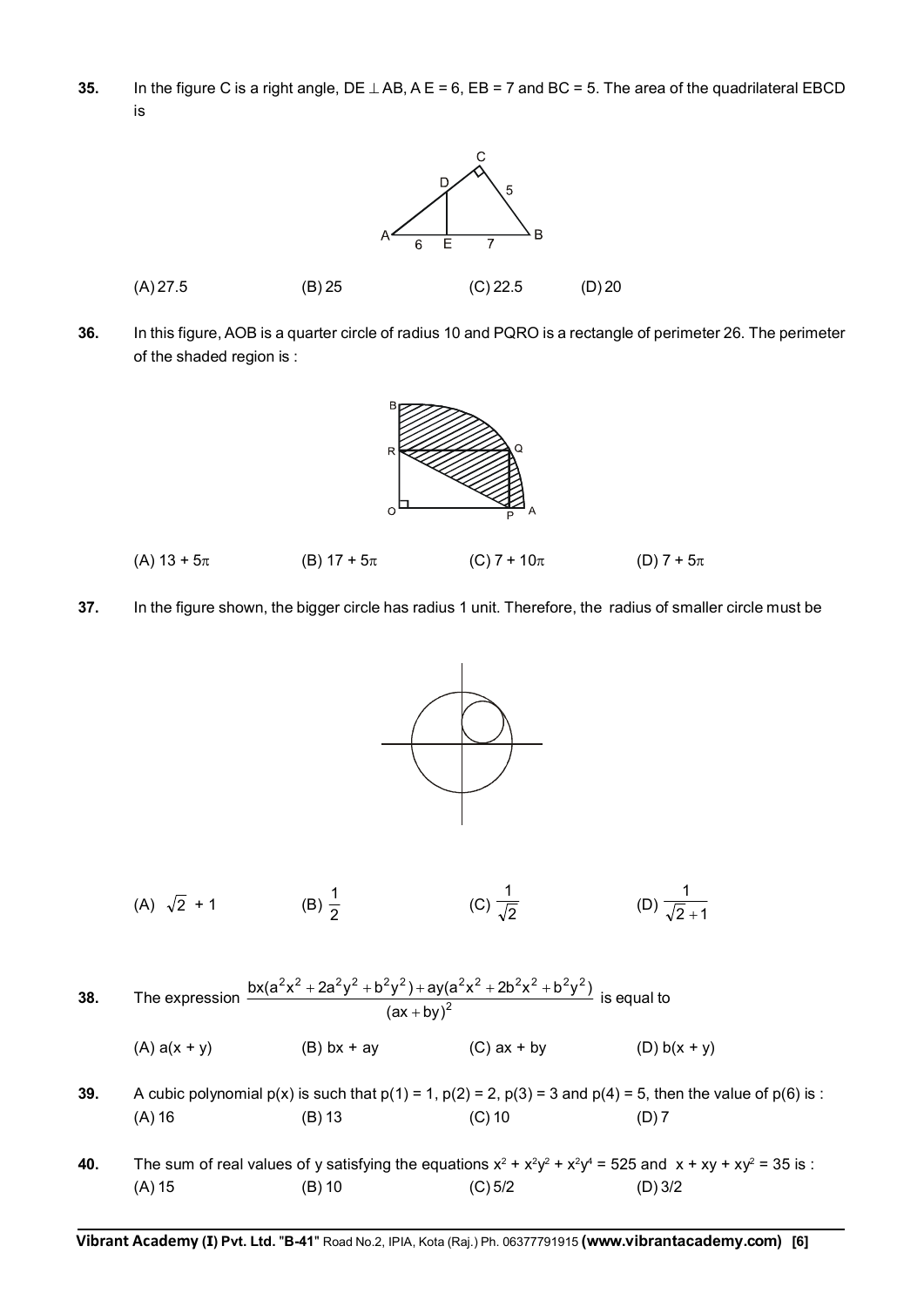### **PART IV : MENTAL ABILITY Single Correct Choice Type**

This section contains 10 multiple choice questions. Each question has 4 choices (A), (B), (C) and (D) for its answer, out of which **ONLY ONE** is correct.

#### **Direction : Find the next term :**

**41.** 132, 138, 150, 156, 168, ?

(A) 180 (B) 183 (C) 188 (D) 191

**Direction : Find the missing term :**



**43.** From a number of apples, a man sells half the number of existing apples plus 1 to the first customer, sells

3  $\frac{1}{3}$  rd of the remaining apples plus 1 to the second customer and  $\frac{1}{5}$  th of the remaining apples plus 1 to the third customer. He then finds that he has 3 apples left. How many apples did he have originally?

(A) 15 (B) 18 (C) 20 (D) 25

#### **Directions (Q. 44) : Refer to the following addition. Each letter represent distinct single digit number and no two letter represents the same digit.**

If  $E$  is the largest single digit prime number and  $B = 2H$  then

|     |                                                                                                |          | B<br>A<br>F<br>$^{+}$<br>F | E<br>$\mathsf{C}$<br>D<br>H G H G<br>$H$ $F$ |                                                                                                                     |  |
|-----|------------------------------------------------------------------------------------------------|----------|----------------------------|----------------------------------------------|---------------------------------------------------------------------------------------------------------------------|--|
| 44. | Find the value of $A + H + F$                                                                  |          |                            |                                              |                                                                                                                     |  |
|     | $(A)$ 11                                                                                       | $(B)$ 12 | (C)9                       |                                              | (D) 13                                                                                                              |  |
| 45. |                                                                                                |          |                            |                                              | A boy introduced a girl, "Her father-in-law is the father of my father-in-law. What is the relation of girl to boy? |  |
|     | (A) Mother                                                                                     |          |                            | (B) Mother-in-law                            |                                                                                                                     |  |
|     | $(C)$ Aunt                                                                                     |          |                            | (D) Sister                                   |                                                                                                                     |  |
| 46. | On what dates of October, 1985 did Thursday fall?                                              |          |                            |                                              |                                                                                                                     |  |
|     | (A) 3rd, 10th, 17th, 24th, 31th                                                                |          |                            |                                              |                                                                                                                     |  |
|     | (B) 7 <sup>th</sup> , 14 <sup>th</sup> , 21 <sup>st</sup> , 28 <sup>th</sup>                   |          |                            |                                              |                                                                                                                     |  |
|     | (C) 6 <sup>th</sup> , 13 <sup>th</sup> , 20 <sup>th</sup> , 27 <sup>th</sup>                   |          |                            |                                              |                                                                                                                     |  |
|     | (D) 2 <sup>nd</sup> , 9 <sup>th</sup> , 16 <sup>th</sup> , 23 <sup>rd</sup> , 30 <sup>th</sup> |          |                            |                                              |                                                                                                                     |  |
| 47. |                                                                                                |          |                            |                                              | At what time between 5 and 6 O' clock the hands of a clock will make an angle of 18 $^{\circ}$ ?                    |  |
|     | (A) 20 minute past 5                                                                           |          |                            |                                              |                                                                                                                     |  |
|     | (B) 24 minute past 5                                                                           |          |                            |                                              |                                                                                                                     |  |
|     | (C) 25 minute past 5                                                                           |          |                            |                                              |                                                                                                                     |  |
|     | (D) 22 minute past 5                                                                           |          |                            |                                              |                                                                                                                     |  |